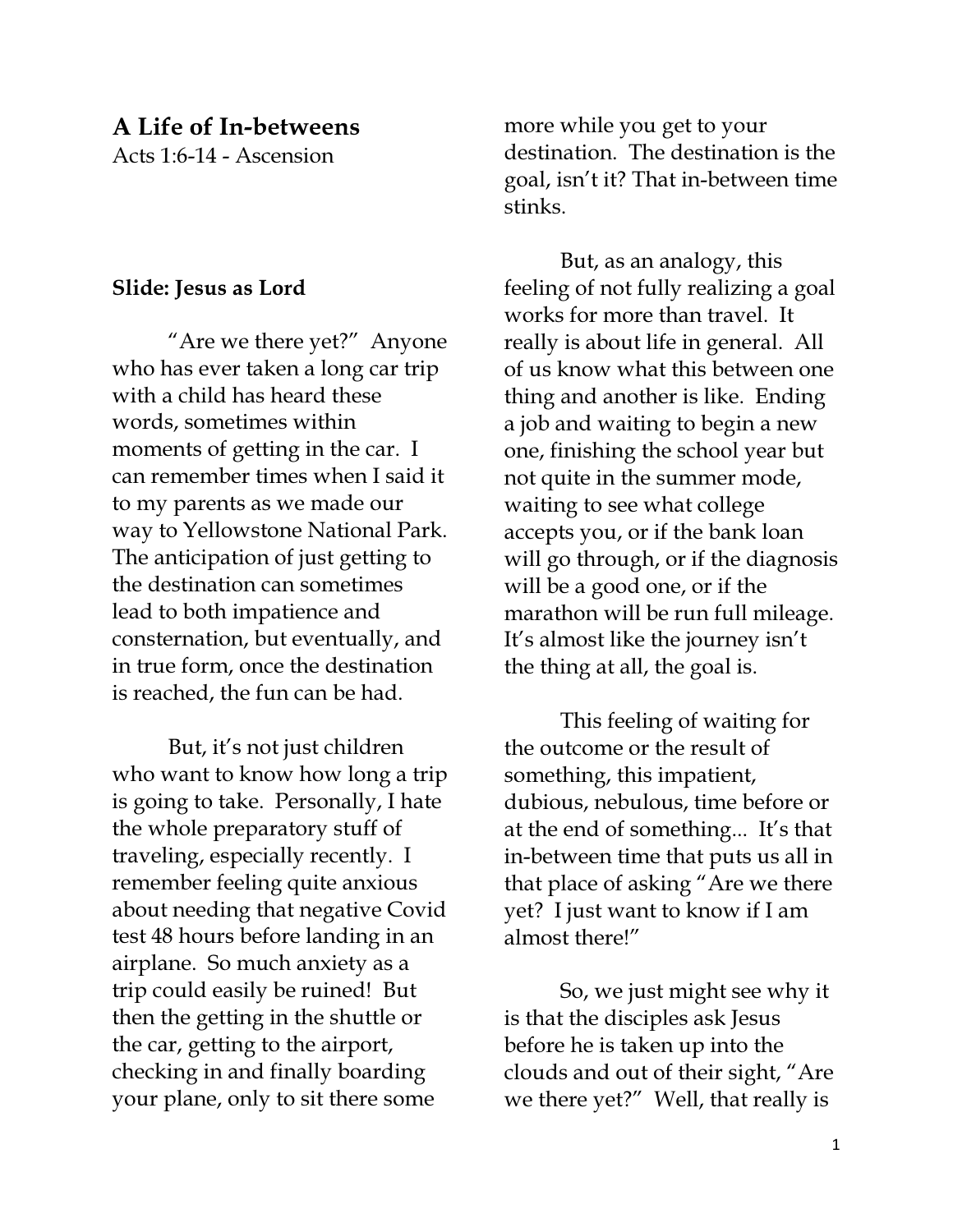a paraphrase of "Lord, is this the time when you will restore the kingdom to Israel," but essentially they are asking: Are we there? Are we finally at the time when you will redeem all your creation? Are we there yet, when you will bring your kingdom to us and give us new life? Jesus, is this finally the time?

And Jesus' answer is the answer that a child often gets in the car on a long trip: "We will get there when we get there and no sooner than that. Oh, and by the way, only God knows when that will be. But, in the meantime, I will give you my Holy Spirit to help guide you to your next step."

Now, I can relate to the disciples here. I really can. Three years before, Jesus tells them to follow him, they drop everything to do so, and then for those three years they witness our Lord teaching, healing, dying, raising, and then appearing to them off and on for forty days after the Resurrection. I can completely understand that it would be disappointing that that is not the end nor ultimately the goal! And, furthermore, Jesus is now leaving them alone! Their only instruction is to wait for the Holy Spirit to

come so that they can be witnesses to the Good News. How long do they wait? They have no idea how long!

And, then they look up…and they stay looking up. As Jesus goes up into the clouds, the disciples look up even after they can't see him anymore. They aren't ready. They don't know what to do. They long to be there, wherever that now is, with Jesus. They want to be there already. Until an angel has to actually tell them: "Why are you doing that? You have more work to do and the Holy Spirit will tell you what it is in Jerusalem." So, they go…only to wait for a while longer. .

So I think it is for us. Like the disciples, we are often living caught in an in-between, nebulous time, too. And, our desire to get to the goal sometimes gets in the way. Here are a few things that I think we can take from this lesson of Acts and apply it to our own lives today:

#### Heaven is not the goal.

Heaven is the result of God's love for us, but it is not the aim of our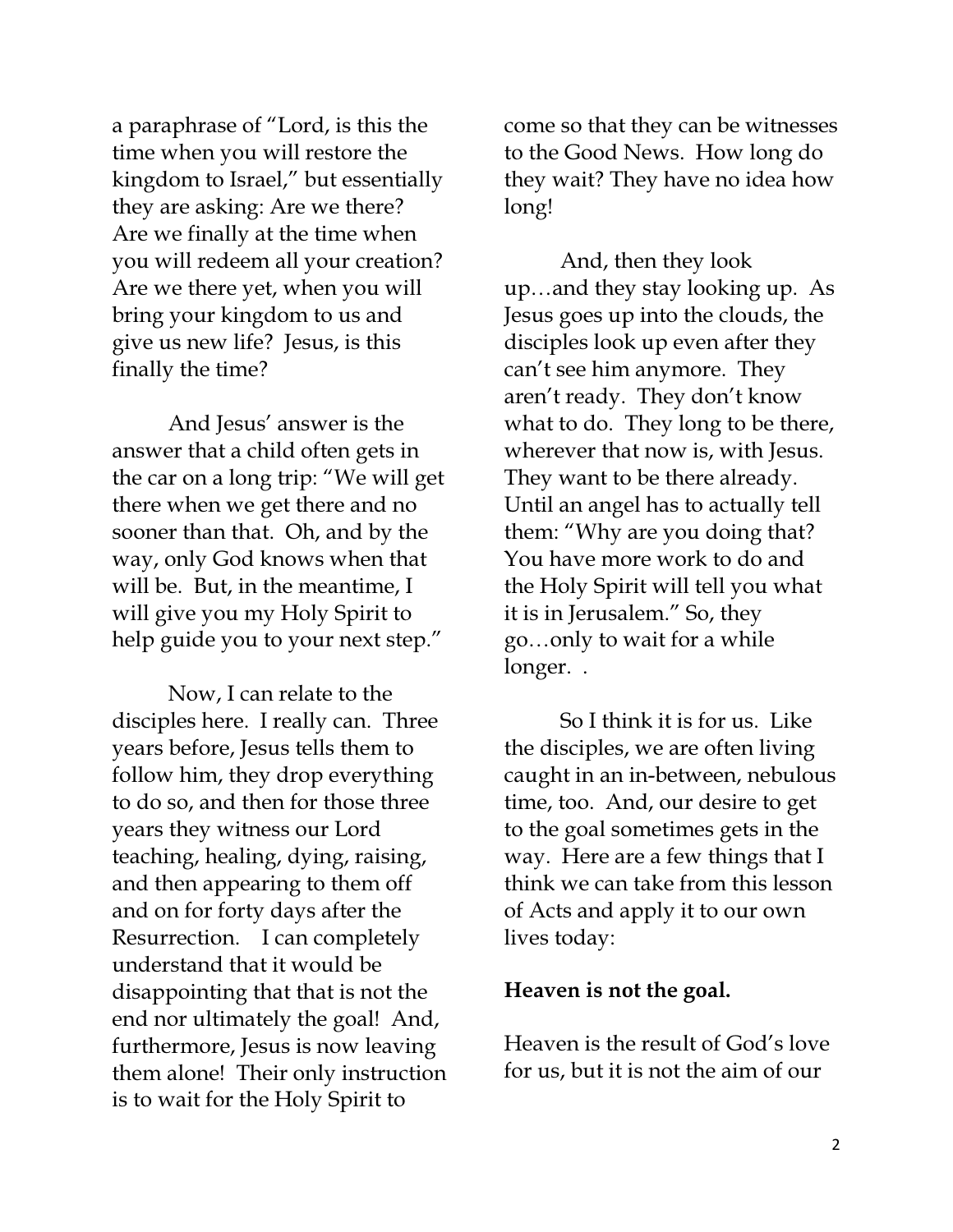whole lives. Life is too valuable to skip it all for heaven.

 A friend of mine I sang in a choir with once said that she was just passing through this life on her way to Heaven. I really like my friend a lot but that makes me uncomfortable. While I agree that God has made a place for us beyond this life, to view this life as a temporary place before heaven is…well, problematic, and quite frankly, it is not biblical. However, you have probably noticed that Christians tend to focus a lot on this, even Lutheran ones. We do have many hymns that stress Heaven as the goal of life and that it's a place we look forward to going, as the wonderful old time hymn does say:

"I'll fly away O Glory; I'll fly away in the morning. When I die, Halleluiah by and by, I'll fly away."

Or one of my favorite hymns states:

"On Jordan's stormy banks I stand, and cast a wishful eye to Canann's fair and happy land, where my possessions lie. I am bound for the Promised Land,

who will come and go with me? I am bound for the Promised Land<sup>"</sup>

But to live one's life as if Heaven was the primary goal of life, then we have certainly missed the point and we would miss out on the importance of this life God has given us. The promise of Heaven certainly is a part of our faith, but it is not the only part. I completely understand the desire to be in eternal life with God, especially when horrible events occur – war, mass shootings again and again, and I also understand that people long for heaven when they suffer or are in pain, and indeed, there are times when we look forward to that place where no pain, mourning, nor weeping will be no more. That desire in itself is beautiful.

Yet, as this bible reading in Acts teaches us, if we are constantly looking up, complacent about what happens here, waiting everything out, longing to be with Jesus all the time, we cannot see our neighbor who is next to us. Nor can we see what the purpose of our lives is in this world now, today, and for the sake of the Gospel. God loves and redeems all of creation around us. A piece of Heaven is here now for us to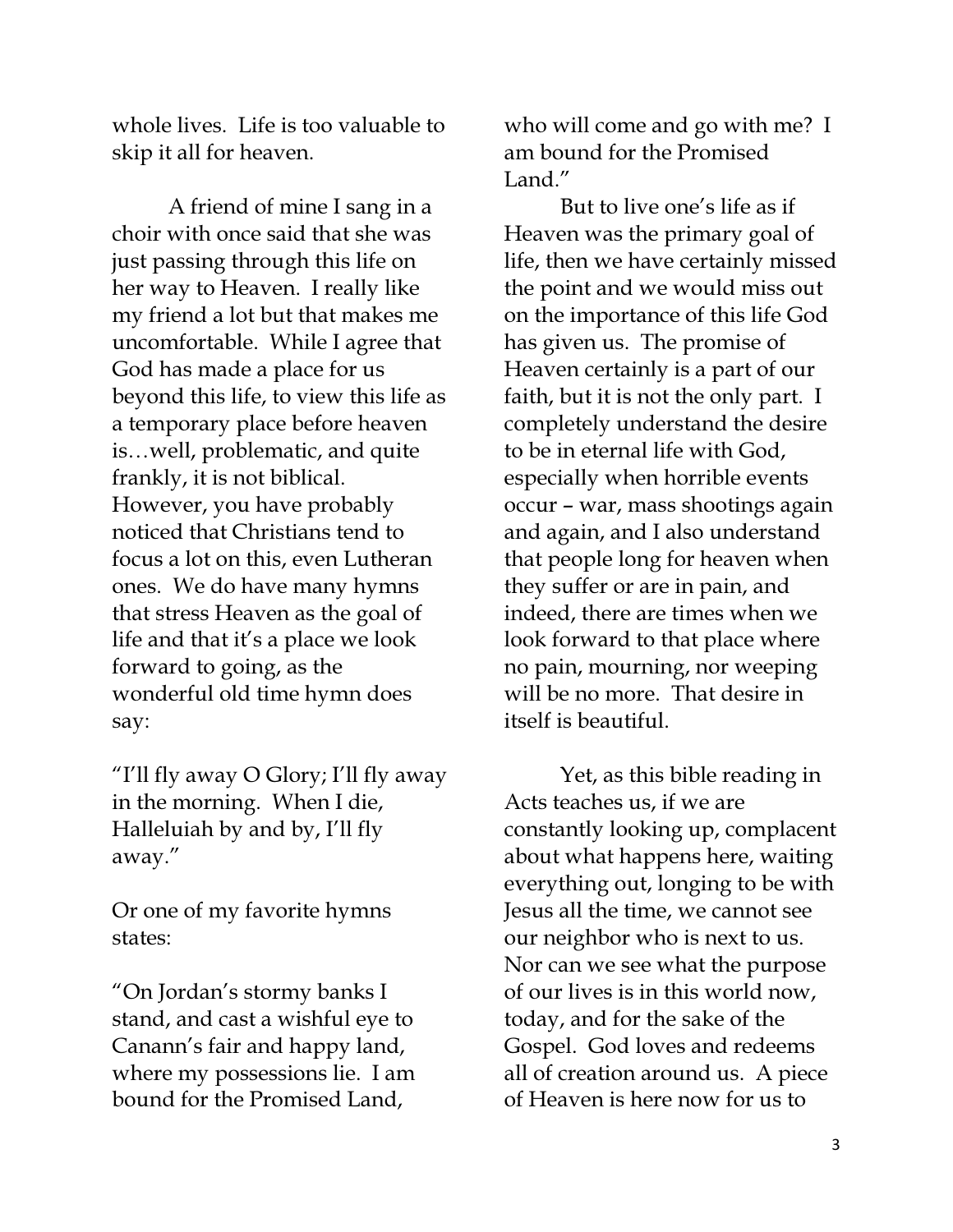see and experience. And, as I mentioned in my sermon last week, that piece of home, being with God is only one breath, one prayer away. Despite the difficulties life brings, the Kingdom of God, although not fully disclosed, is here now, too, and we ought to treat creation as if it were. For, if we treat the world around us as "well, I have Heaven already" so what do I care what happens, we lose out on God's purposes for God's own creation, and we especially lose out on the importance of loving our neighbor.

# Secondly, the waiting, the inbetween times in life are important.

I know how very hard it is to not know what to do next. In this culture of instant self-gratification, where you can see your latest email in seconds and post instant memories on Instagram, we are becoming a people unused to having to wait for anything to happen. But, let me tell you, the disciples had to wait for that promised Holy Spirit to come after Jesus left them physically for good. How long did they wait? Although it was about ten days, they did not know how long it

would be. And, their response was to join together in community and spend time in prayer.

 Whenever a time in your life is like that, when you don't know what your next step in life ought to be, whether to buy a home, begin a new job, start retirement, or decide on a college, it might be hard for you to consider that the in-between time is just when God is trying to lead you most.

 Let's not mistake this lesson in Acts as a lesson only about how to witness to the Gospel and what you should be doing in and for the church. God wants to lead you in everything you do in life. The decisions you make for your family, for yourself, and for your neighbor actually are important to God, too, for the here and now. And the Holy Spirit has a plan for you not only as a disciple, but as a friend, mother or father, and coworker, maybe now even an advocate for victims of gun violence.

And, those "decision making" times in life, where to go next or where not to go next, are times when God is often really active. We may already want to be at the goal in our desire to